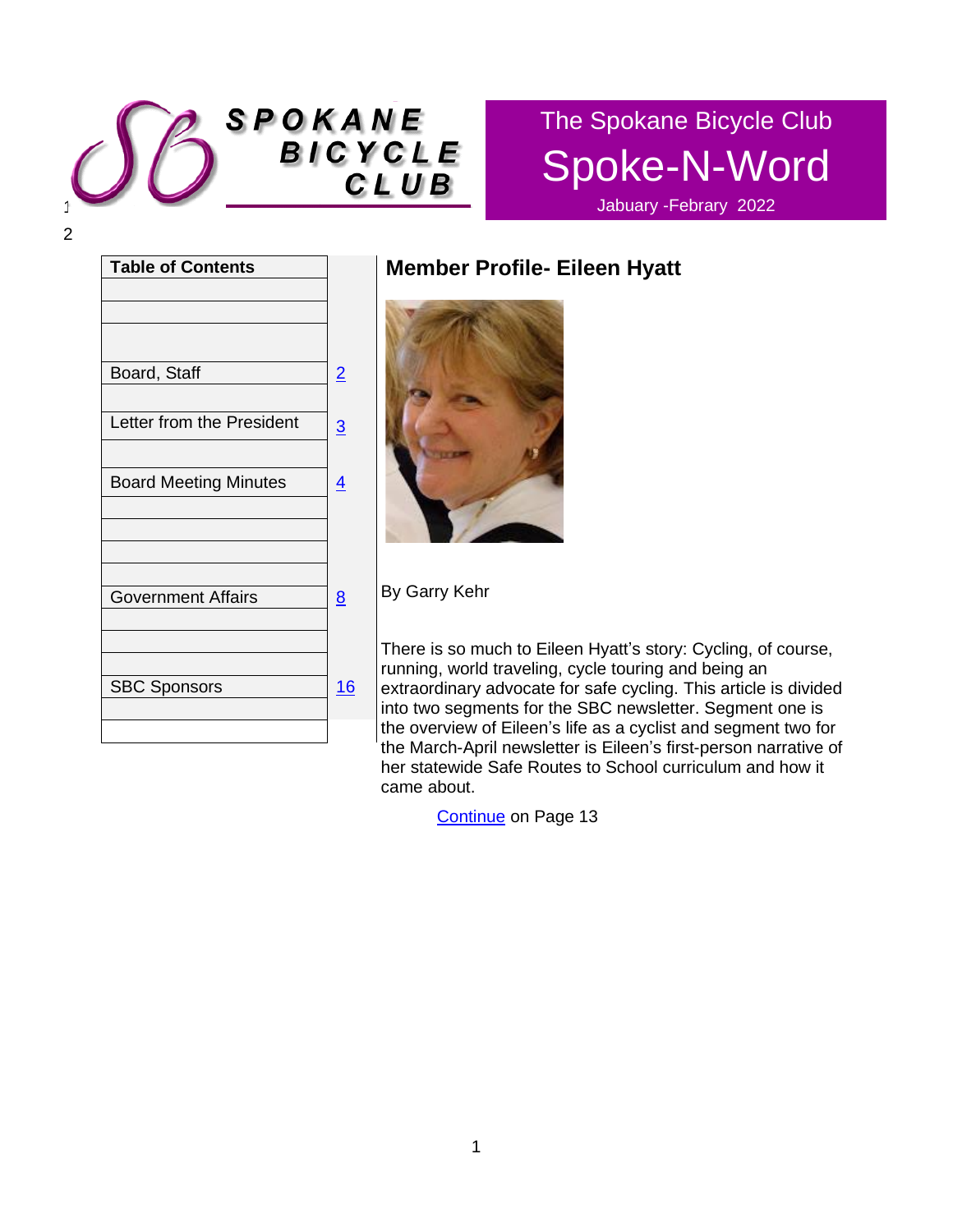| 2020 Board of Officers    |                                               |  |
|---------------------------|-----------------------------------------------|--|
| President                 | Blair Strong(509-990-8877)                    |  |
|                           | r.blair.strong.71ATgmail.com                  |  |
| Vice President            | Tim Hunt                                      |  |
|                           | <u>timbhuntATcomcast.net</u>                  |  |
| Secretary                 | Hershel Zellman 509-536-7745                  |  |
|                           | zellpeopleATcomcast.net                       |  |
| Treasurer                 | Sally Phillips 448-6271                       |  |
|                           | phillips1948ATcomcast.net                     |  |
| <b>Board of Directors</b> |                                               |  |
| Position1                 | Susan Strong(509-990-8877)                    |  |
|                           | kuwiwa197ATgmail.com                          |  |
| Position 2                | Russ Peters (907-268-7453)                    |  |
|                           | rhp.oldpuppupATcomcast.net                    |  |
| Position 3                | Dave Smith (509-954-9645)                     |  |
|                           | dlsmith1259ATcomcast.net                      |  |
| Position 4                | Sharlene Lundal                               |  |
|                           | sharlenelundalATgmail.com                     |  |
| <b>Ride Coordinators</b>  |                                               |  |
| Monday                    | Don Barden 206-450-3576                       |  |
| Recurring                 | donald.bardenATgmail.com                      |  |
|                           |                                               |  |
|                           |                                               |  |
|                           | Jan Whaley 448-5645                           |  |
| Tuesday                   | whaleyj2618ATcomcast.net                      |  |
| Scenic                    | Sharon Morrison 710-5650                      |  |
|                           | morrisonranch@ptera.net                       |  |
| Team                      |                                               |  |
| Tuesday                   |                                               |  |
| Thursday AM               | Tim Hunt 503-880-9896                         |  |
| Friday Women's            | timbhunt@comcast.net<br>Eileen Hyatt 475-9328 |  |
| <b>Rides</b>              | embicycleATaol.com                            |  |
| Saturday Steady           | Sally Phillips 448-6271                       |  |
| <b>To Brisk</b>           | phillips1948ATcomcast.net                     |  |
| Saturday Steady           | Sue Smith 844-4915                            |  |
| $(12-14)$                 | bikeATgmail.com                               |  |
| Pick Up Rides             | Cyrus McLean 509-838-0649                     |  |
|                           | cyrusmclATyahoo.com                           |  |
| <b>STAFF</b>              |                                               |  |
| <b>Ride Coordinator</b>   | Susan Strong 990-8877                         |  |
|                           | kuwiwa197atgmail.com                          |  |
| Newsletter Editor         | Dave Noonan 220-6327                          |  |
|                           | dnoonanjAToutlook.com                         |  |
|                           | David Whipple 922-2719                        |  |
|                           |                                               |  |
|                           | dpwhipATgmail.com                             |  |

| <b>Staff</b>                                 |                            |  |
|----------------------------------------------|----------------------------|--|
| Ride Coordinator                             | Susan Strong 990-8877      |  |
|                                              | kuwiwa197ATgmail.com       |  |
| Programs                                     |                            |  |
|                                              |                            |  |
|                                              |                            |  |
|                                              |                            |  |
|                                              |                            |  |
|                                              |                            |  |
|                                              |                            |  |
|                                              |                            |  |
| Member-ship                                  | rfpeller@comcast.net       |  |
|                                              |                            |  |
| Web Master                                   | Serge Bulan (214-669-7109) |  |
|                                              | viggenmarkATgmail.com      |  |
|                                              |                            |  |
|                                              |                            |  |
| "AT" replaces @ so that the emails cannot be |                            |  |
| scammed. To use, copy and paste then         |                            |  |
| replace the "AT" with "@".                   |                            |  |

### **Board Meetings**

First Tuesday of every even month

Location: REI, 1125 N Monroe St, Spokane, WA 99201 (509) 328-9900 *Zoom*

### **General Meetings**:

6:30 (unless otherwise noted) Third Monday of the Month.

Saint Mark's Lutheran Church

24th Avenue and Grand Avenue *Spokane WA*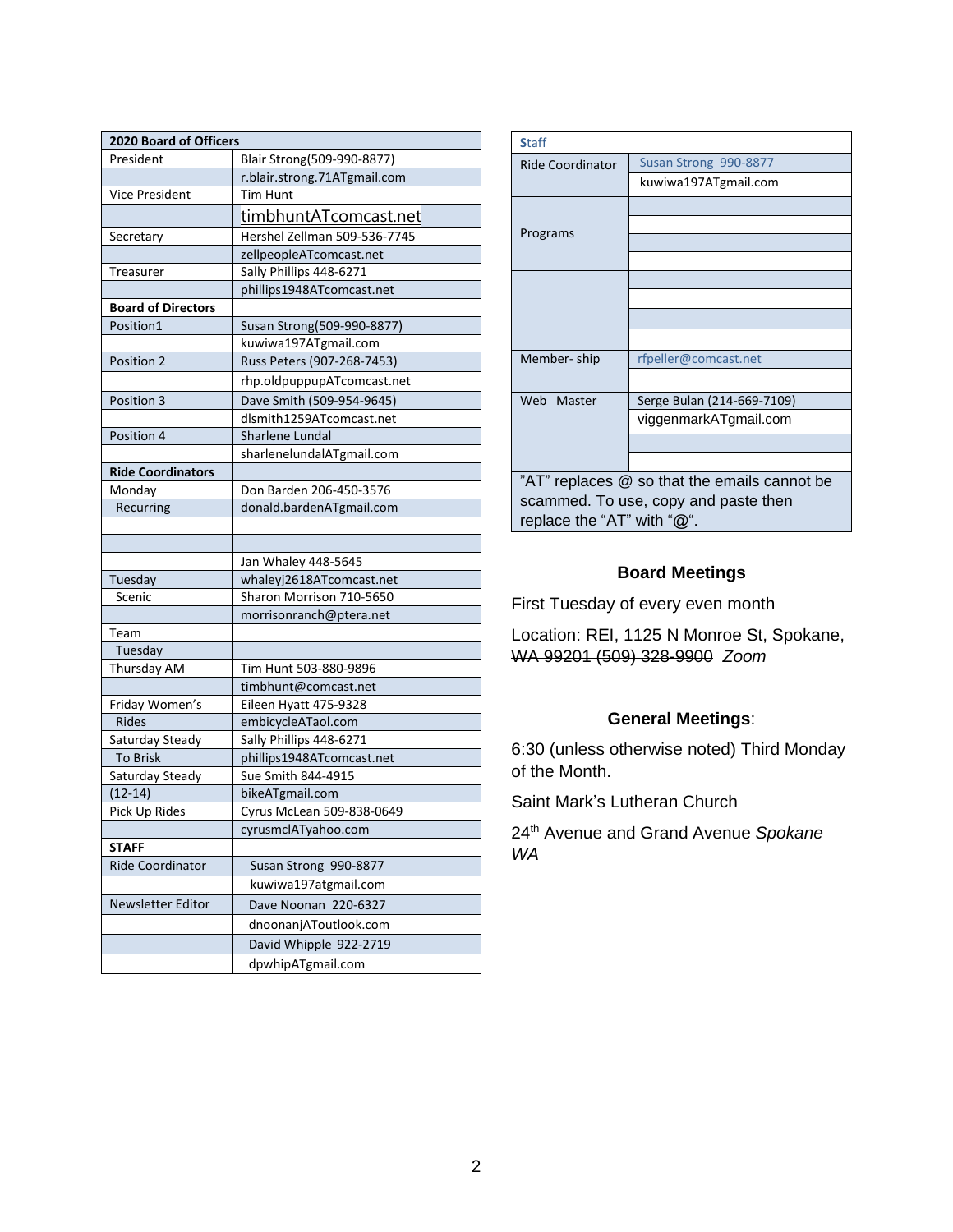### <span id="page-2-0"></span>**Letter from the President**



The Spokane Bicycle Club has been organizing rides, bike tours, organizing events that support and enhance bicycling in the Inland Northwest for nearly half a century. What has been the secret of the Club's longevity? As a volunteer club, It is the many named and unnamed volunteers who have given unselfishly of their time to take on tasks that paid employees would discharge in a business.

For instance we have to thank Garry Kehr, our past president, who is our registered agent for corporate reporting purposes, and the master of our post box;

Rick and Ellen Peller who enter membership information on our website and keep track of new Club members; Sally Phillips, who in addition to acting as our Treasurer is also our Meetup coordinator, Bike Everywhere Month manager, and ride leader; Dave Noonan, current editor of the Newsletter; Serge Bulan, the Club website manager; Barb Beaton, former newsletter editor, Susan Strong, rides coordinator, and our regular ride leaders during COVID: Don Barden, Jim O'Hare, Jan Whaley, Tim Hunt, Eileen Hyatt, Dave and Sue Smith; and many others who led Club rides.

Let's not forget our board members: Jim O'Hare (Immediate Past-President who led us so well during the COVID years), Tim Hunt (Vice President), Sally Phillips (Treasurer), Hershel Zellman (Secretary), Susan Strong, Russ Peters, Dave Smith and Sharlene Lundal.

There are other people who I will try to acknowledge in future newsletters, because this Club's mission thrives on volunteerism, and I am acutely aware that as your new President , one of my main jobs is to encourage the Club to design better ways to serve our membership in the future through our volunteer efforts. Along the way we will try to figure out how to be more efficient, grow our membership, and always have more fun!

Blair Strong

President of the Spokane Bicycle Club for 2022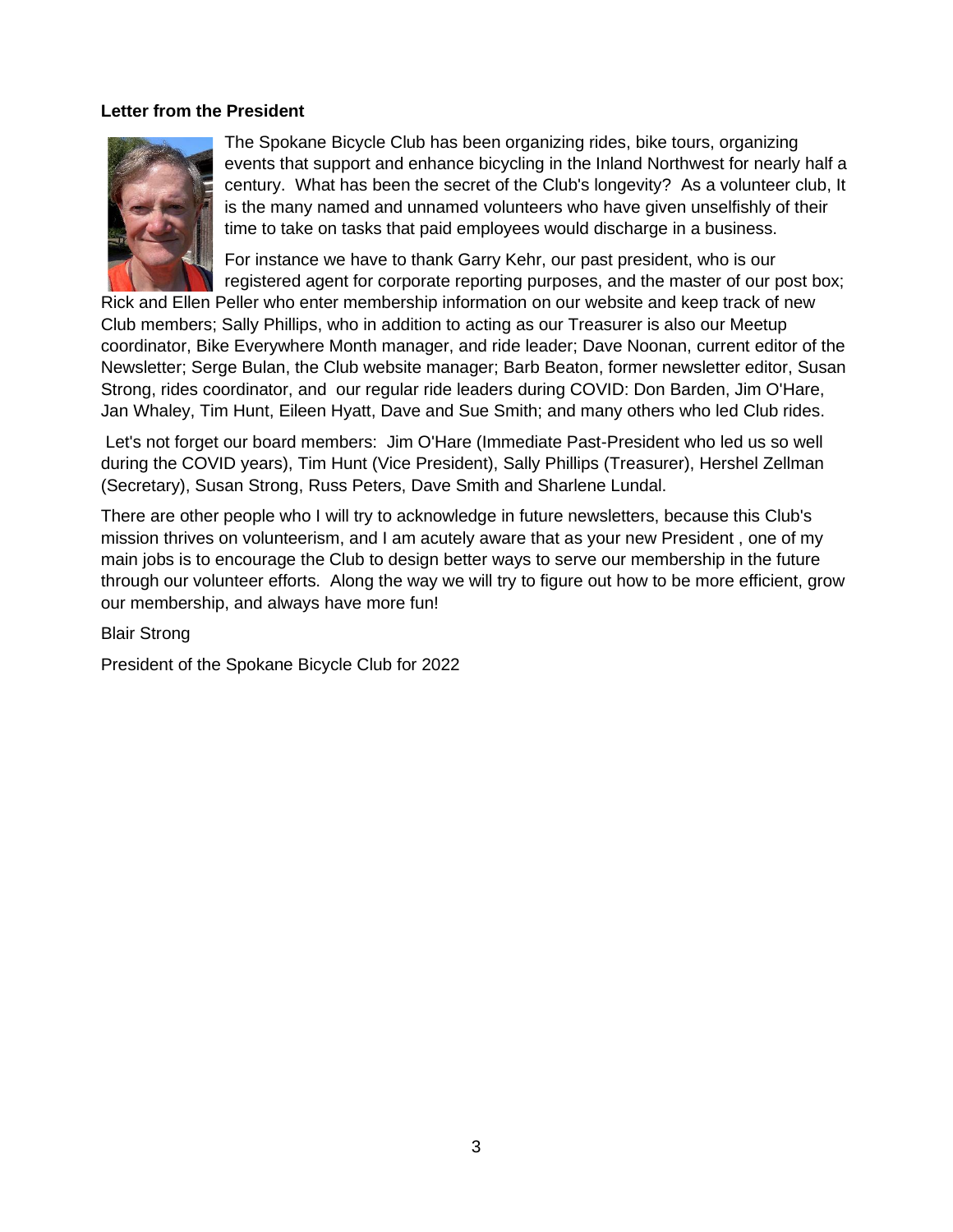### **Spokane Bicycle Club Board Meeting**

December 7, 2021

#### Zoom

<span id="page-3-0"></span>Board Members Present: Blair Strong (President), Jim O'Hare (Immediate Past-President), Sally Phillips (Treasurer), Hershel Zellman (Secretary), Susan Strong, Tim Hunt, and Russ Peters.

Board Member Absent: Dave Smith, and Sharlene Lundal

Quorum Achieved: Yes

**Call to Order**: 6:05 pm by President Blair Strong.

**Minutes** of the October 5 Board meeting were approved without additions or corrections.

### **Treasurer's Report** (Sally):

- 1. See Appendix A and B for current Cash Flow and Account Balance reports. Notes:
	- (1) Major Expenses in month of Nov: Adopt-a-Mile (\$500), Wild Apricot
		- (\$1188; increase of \$190 from last year), 6 month renewal of Meet Up

(\$110), and Banquet expense (\$922).

- (2) Banquet income was \$421. Club subsidized \$501.
- (3) Cash in bank overall is \$800 more than this time last year, primarily due to increased sponsorship income (Thank you, Jim!).
- 2. STCU Account: Sally is currently the only signatory on the account. It was M-S-P unanimously to add in perpetuity the current president as a co-signer. **Sally and Blair** will make the appropriate arrangements.

### **President's Report**:

- 1. Jim: He officially announced the results of the elections held at the Nov 6 banquet: President – Blair Strong, VP – Tim Hunt, Secretary – Hershel Zellman, Treasurer – Sally Phillips, and At-Large Board members – Susan Strong, Russ Peters, Dave Smith, and Sharlene Lundal. All were elected unanimously by the 34 members who attended the banquet. We certified the results. Need to update the Club officers list in Wild Apricot as well as change the primary contact from Jim to Blair.
- 2. Blair: Appreciates Jim's service to the Club as President over these past 2 years! He's inherited a box of old meeting minutes, newsletters, etc. Jim suggests the info might prove useful when celebrating the Club's  $50<sup>th</sup>$  anniversary in 2023.

### **Unfinished Business**:

1. Annual Banquet (Blair): The Banquet on Nov 6 at the Longhorn Bar-b-que was attended by 34 members and he thought it went well. A couple of things to keep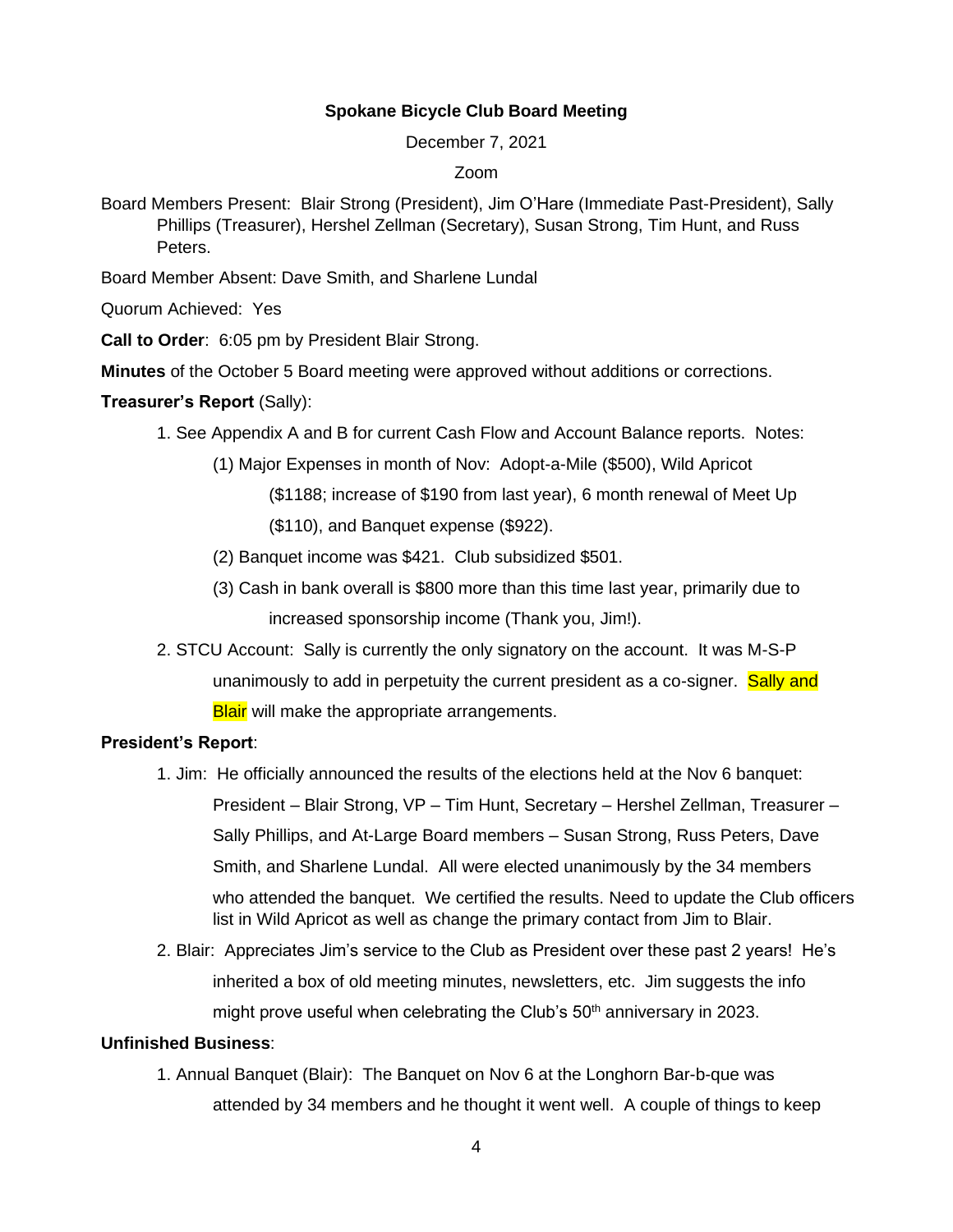in mind for next year: Maybe pass on entertainment as some attendees found it

difficult to converse over the music; and more attention to what other organizations

might be holding events at the same time (eg, the Spokane Mountaineers held their banquet the same night, which may have impacted attendance at ours).

2. Newsletter Surcharge (Jim): Eight members have been paying extra to receive a hard

copy version of the newsletter. Before the Nov/Dec newsletter went out, 4 of

those members decided they'd be OK with receiving the online version only. In

actuality, the other 4 also received only the online version and no complaints were

received. It was M-S-P unanimously to discontinue printing a hard copy newsletter, remove that option from the new members application, and reimburse anyone who requests a refund for the hard copy they are no longer receiving.

### **New Business**:

1. Information Management (Blair & Susan): Our website looks dated and redundant infor-

mation about the Club is smattered between the website, the newsletter, Facebook, and Meet Up. To address a more coherent use of the web, they would like to convene an ad hoc committee. There was lots of discussion about how to engage interested members in the process. There was general consensus for **Blair** sending an email to the membership soliciting ideas as well as participation on the ad hoc committee. He'll send to the Board for comments first. Tim, Susan, and Sally agreed to be Board participants. First committee meeting is anticipated to be early January.

- 2.  $50<sup>th</sup>$  Anniversary of the SBC (Blair): Margaret Watson announced at the Nov 6 banquet that the 50<sup>th</sup> anniversary of the Club will be in 2023. We supported **Blair**'s idea of approaching Margaret to see if she would chair and convene a committee to plan ways to celebrate this remarkable occasion.
- 3. Thank You St. Mark's (Blair): He would like to acknowledge the church's generous donation of their meeting space for our general membership meetings. We thought it appropriate for **Blair** to draft a letter to the church.
- 4. Next General Meeting (Jim): Will be the 3<sup>rd</sup> Monday of January (the17th), 6 pm, at St.

Mark's Lutheran church. He is trying to engage the Spokane County Planning Commission to present their plans for rerouting the Centennial Trail to bypass the busy intersection of Argonne and Upriver Dr.

### **Adjournment**: 7:30 pm.

Respectfully submitted,

Hershel Zellman, secretary

**Note**: Names highlighted in **yellow** indicate they are responsible for an action item.

**Next Meeting**: Tuesday, February 1, 6 pm, via Zoom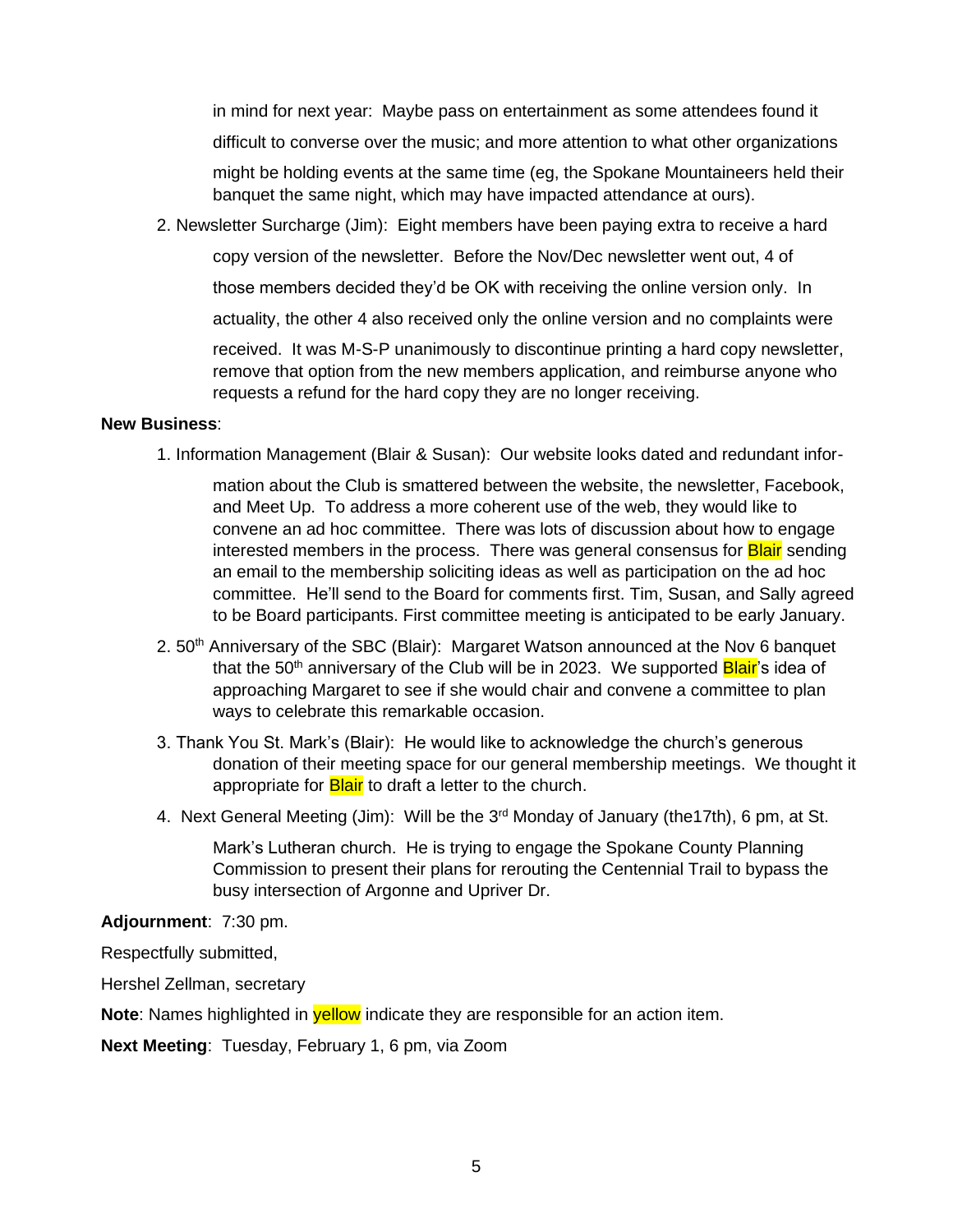### APPENDIX A

# **Cash Flow**

# **1/1/2021 through 11/30/2021**

| Category Description                   | 1/1/2021-<br>11/30/2021 |
|----------------------------------------|-------------------------|
| <b>INFLOWS</b>                         |                         |
| Banquet income 2021                    | 495.00                  |
| <b>Member Dues</b>                     | 3,711.00                |
| Newsletter Surcharge                   | 80.00                   |
| <b>Rental Income</b>                   | 37.00                   |
| Sponsorship Income                     | 1,600.00                |
| <b>Tour Deposit</b>                    | 445.00                  |
| <b>TOTAL INFLOWS</b>                   | 6,368.00                |
| <b>OUTFLOWS</b>                        |                         |
| <b>Bank Charge</b>                     | 112.61                  |
| <b>Banquet Expense 2021</b>            | 921.86                  |
| <b>Contributions</b>                   |                         |
| <b>Centennial Trail Adopt-A-Mile</b>   | 500.00                  |
| <b>TOTAL Contributions</b>             | 500.00                  |
| <b>Insurance</b>                       | 1,371.89                |
| Meetup                                 | 161.71                  |
| <b>Memberships</b>                     |                         |
| BicycleAlianceofWashington             | 100.00                  |
| League of American Bicyclists          | 100.00                  |
| <b>TOTAL Memberships</b>               | 200.00                  |
| Newsletter Exp.                        |                         |
| Other Newsletter Exp.                  | 255.43                  |
| <b>TOTAL Newsletter Exp.</b>           | 255.43                  |
| Postage                                | 11.80                   |
| Rent                                   |                         |
| <b>PostOfficeBox</b>                   | 67.00                   |
| <b>Other Rent</b><br><b>TOTAL Rent</b> | 67.00                   |
| <b>Rideleaderexpenses</b>              | 134.00<br>107.53        |
| Social Activity Expense                |                         |
| Other Social Activity Expense          | 182.45                  |
| <b>TOTAL Social Activity Expense</b>   | 182.45                  |
| Tour Refund                            | 25.00                   |
| <b>Web Page Hosting</b>                | 1,188.00                |
| <b>TOTAL OUTFLOWS</b>                  | 5,172.28                |
|                                        |                         |
| <b>OVERALL TOTAL</b>                   | 1,195.72                |

#### **12/7/2021 Page 1**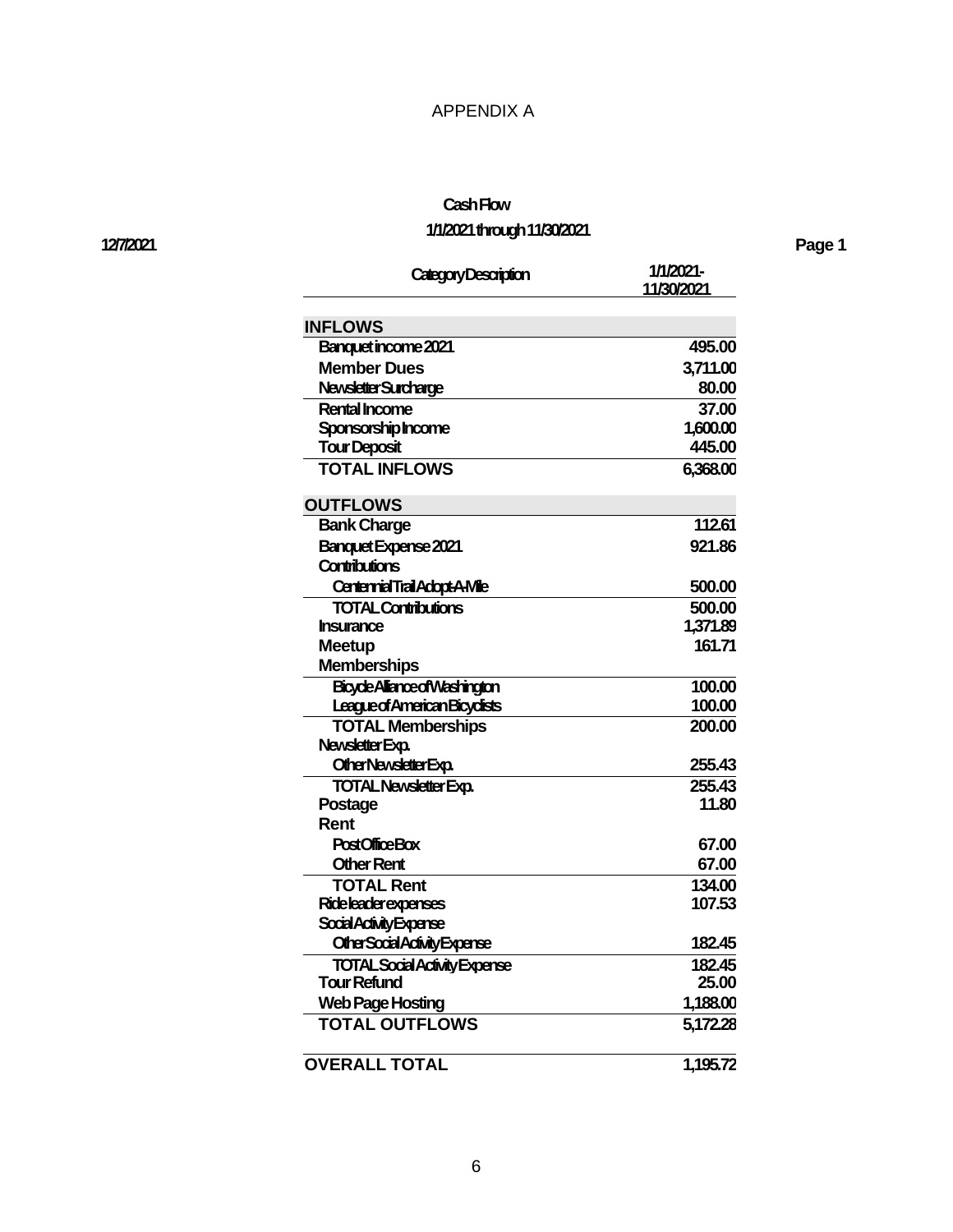# **Net Worth -As of 11/30/2021**

# **As of 11/30/2021**

**12/7/2021 Page 1**

|                                     | 11/30/2021     |  |
|-------------------------------------|----------------|--|
| Account                             | <b>Balance</b> |  |
| <b>ASSETS</b>                       |                |  |
| <b>Cash and Bank Accounts</b>       |                |  |
| 12 month CD                         | 0.00           |  |
| <b>Bankof America Savings</b>       | 0.00           |  |
| <b>BAWContributions</b>             | 0.00           |  |
| <b>CentennialTrailContributions</b> | 0.00           |  |
| <b>CheckingBankofAmerica</b>        | 0.00           |  |
| Sponsorship                         | 7,415.98       |  |
| <b>STCU Checking</b>                | 10,588.42      |  |
| <b>TOTAL Cash and Bank Accounts</b> | 18,004.40      |  |
| <b>TOTAL ASSETS</b>                 | 18,004.40      |  |
| <b>LIABILITIES</b>                  | 0.00           |  |
| <b>OVERALL TOTAL</b>                | 18,004.40      |  |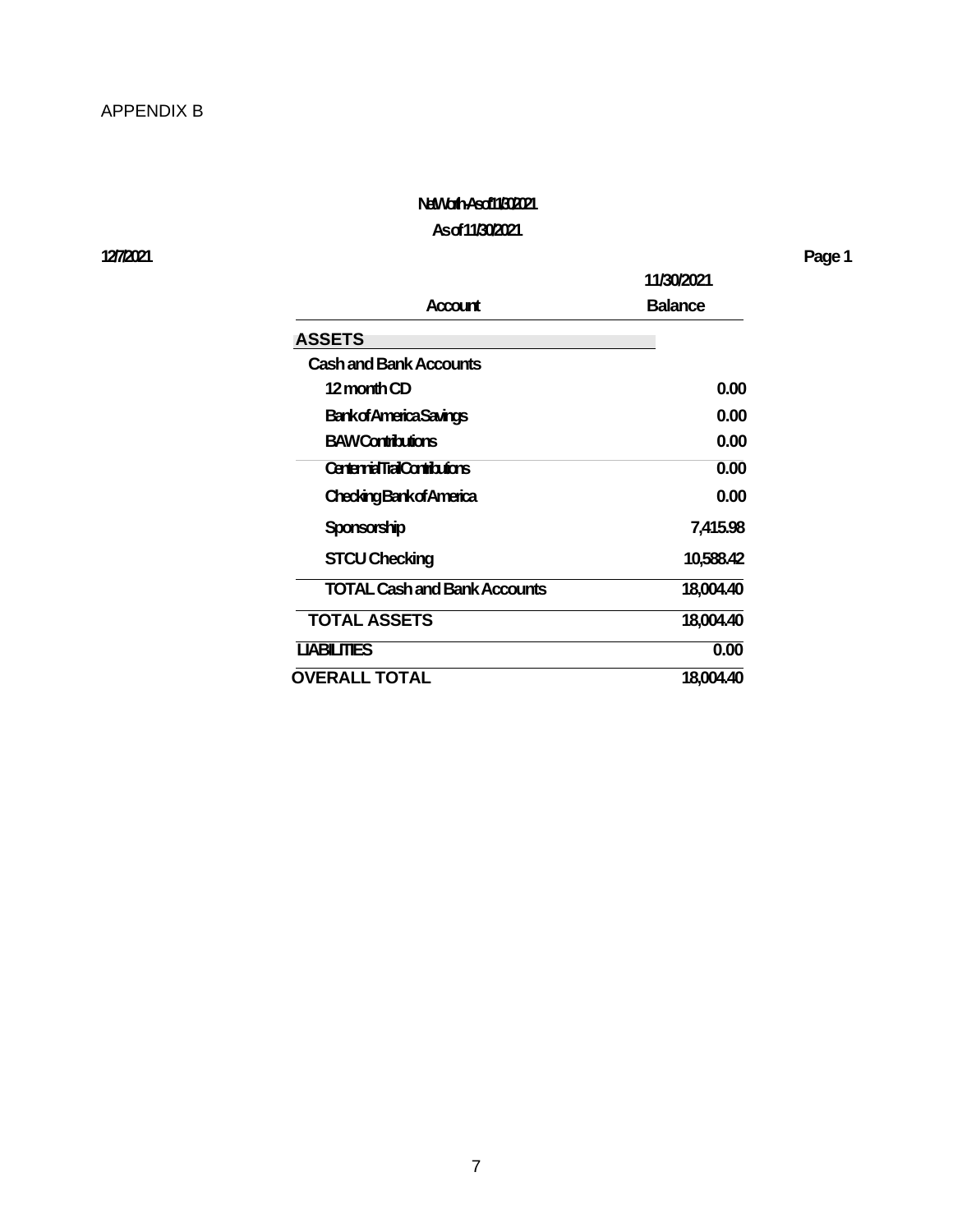### **Government Affairs**

# **Centennial Trail**

The coordinating council for the Centennial Trail, made up of the five entities that manage and maintain the Trail, recently had a brainstorming session concerning a long-stalled plan for safer routing of the CT in the area west of Argonne Rd. Spokane County would like to do a formal study on options for rerouting the Trail off Upriver as it approaces Argonne from the west. One of the biggest concerns is how to safely cross Argonne. What would probably NOT be suitable is a hawklight across Argonne since the road has 32k cars south of Upriver and 25k north of upriver. One option is to reroute the trail onto Maringo. At Argonne, there are a couple ideas: an overpass, similar to the one that gets the Trail across Hamilton; a cantilevered trail passing under the Argonne Bridge. Discussion is very preliminary now, but the project has a few things going for it: support by Spokane County; land owned east of Argonne by Spokane County and west of Argonne by Inland Empire Paper, which is a supporter of the Trail. IEP also owns many parcels east of Argonne, between the river and Maringo. This project is now on Spokane County's 6 year plan.

### **Bicycle Advisory Board Notes**

After many public meetings, a proposed route has been settled on for connecting the CT/Sandifur Bridge to the Fish Lake Trail.

The new route, through High Bridge, takes a small bit of the dog park, ditto for disc golf course. It would permit a spur to Vinegar Flats at a later date. Spokane Parks supports the orange route as a way of drawing more use to Highbridge Park.The City put all potential routes into a decision matrix, finding that the orange route scored = to the previously preferred route along Govt way. The design to be done in time to submit a application for federal money in March. If successful, final design in 2024 and construction in 2025. Cost: @ \$10.1 million. Choosing this route means Govt Way will not be improved as part of this project. However, improvements, like restriping to create bike lanes would probably happened during a future grind and overlay of Govt Way.

Asked about opening gates into Highbridge and paving road, Inga said the Park Dept prefers to leave them closed - ' fewer issues in the park'.

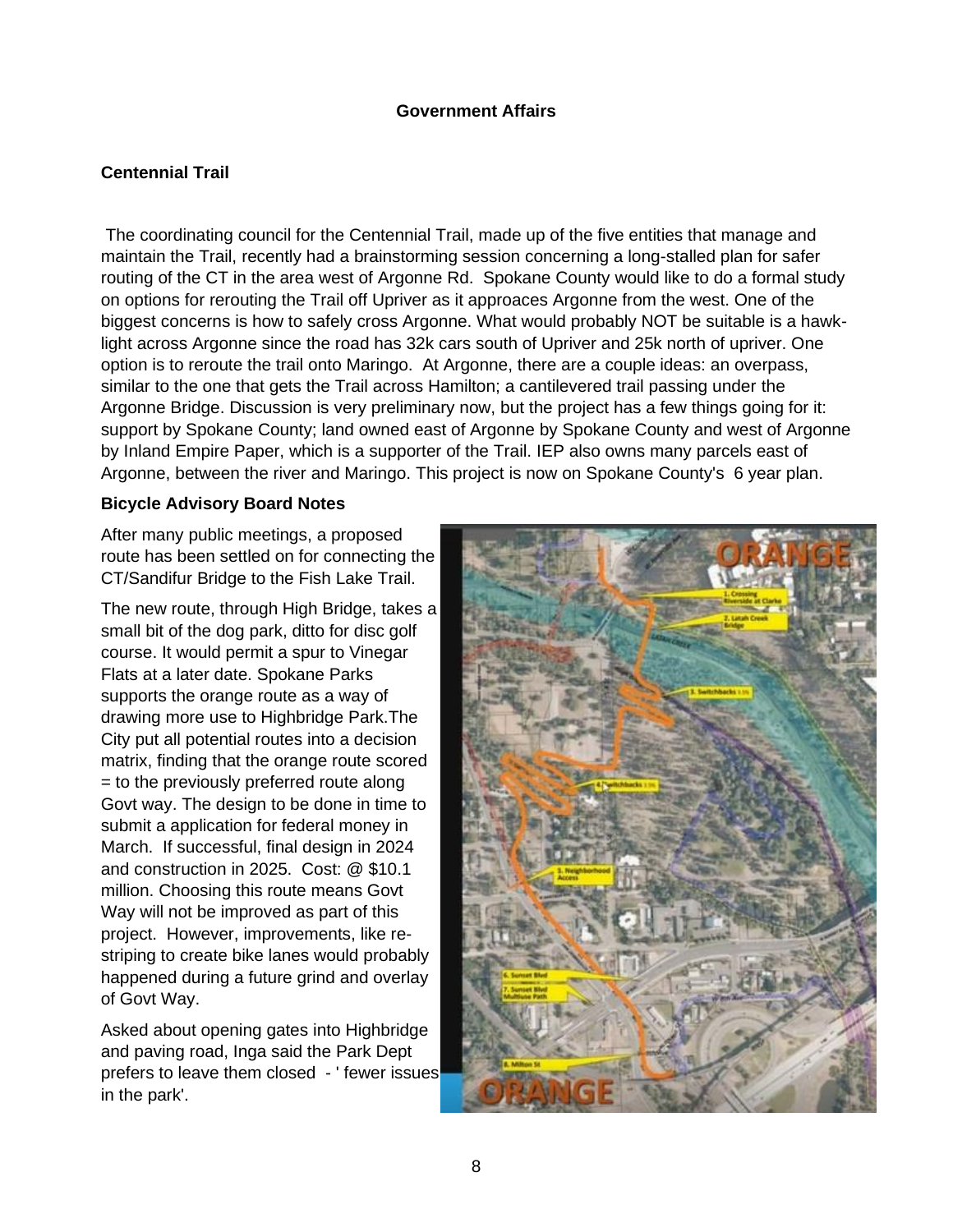The City does not know yet what extra funding will be available due to the federal infrastructure bill., but expects some increase. There is a new 'Safe Roads for All' program in the bill, as well as a focus for funding projects for communities that have historically been separated by freeways.

Gonzaga engineering students are working on a **U-district bike/ped mobility plan**. It's several months away from a finished product, but they presented their efforts so far, which include inventorying the area and identifying gaps .They will be developing a list of issues and projects. Their walk-around has found more than 20 gaps/issues. They plan to do a preliminary design of 3- 6 gaps by April 2022. This work will help the U-district leadership develop project funding.

There was a brief recap on the **Fish Lake railroad bridge project.**. A 60% design was done in 2010. Two bridges over the railroad must be constructed. Cost for completing the gap, about \$8 million in 2020 dollars. There has been no movement on the project, but expect to have the topic get more attention due to work on the Centennial Trail/Fish Lake Trail.

A BAB member on the Plan Commission, transportation subcommittee, reports that the City is giving itself some flexibility on complete streets requirements when 'roads of significance' projects come up, where there are emergencies or urgent funding opportunities. A limited roadway improvement might be made, with a plan to circle back to pick up complete streets elements at a later date. Both the transportation committee and the BAB wanted instances of this to be minimized.

Concern has been repeatedly expressed that bike lanes do not receive the same respect given to motorized traffic lanes. Cars are parked in bike lanes w/o consequences; warning/construction signs put in lanes; debris and snow in lanes where travel lanes are clear. BAB will issue a letter to City requesting guidelines be set, and referenced in municipal codes, for detours that affect bike lanes, with accompanying references in municipal code: Wanted:

- Detours equivalent to lane being blocked
- Safe and consistent channelization around work zones
- Consistent advance notice of sidewalk and bike lane blockage at a level consistent to what's offered driver.

The City will be upgrading parking meters in the downtown area, so that most meters will handle two parking spaces. On the now-unused poles, the City is planning on reworking the poles to provide **bike parking.**





The BAB was asked to comment on style, and locations where they should go. Comments – *Illustration 1: Sample ideas*attachments to the polls should allow 2 points of contact for the bikes; make them visibly sturdy; style them so both cable and U-bar locks work; keep attached parking platform low enough to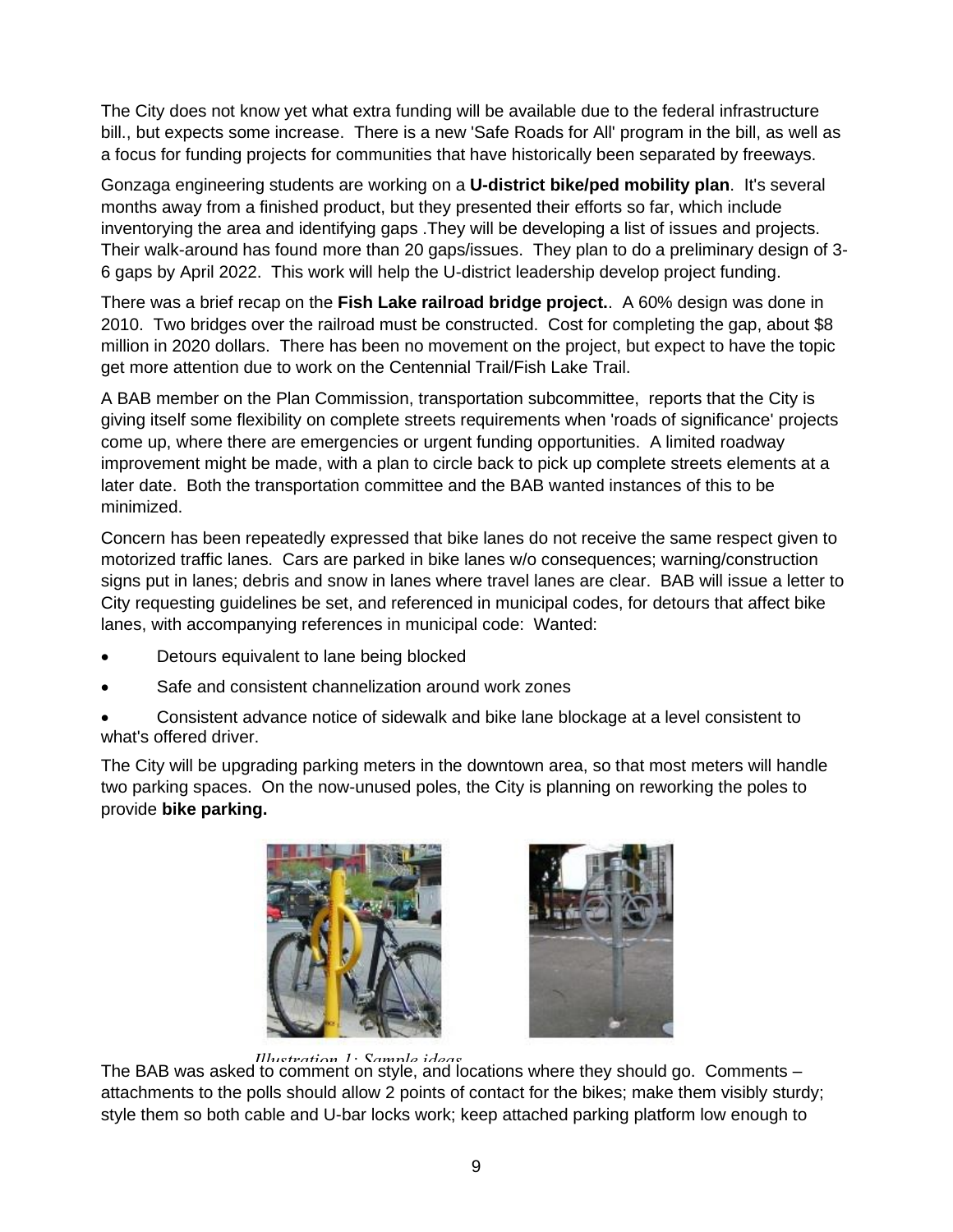ground so both bike frame and wheel can be locked. Examples of unique bike racks are in the E Sprague Union district. Obvious locations – coffee shops and other short-trip businesses, Riverside (where Spokane's first protected bike lane will be installed next year).

**Division Connects**, is a 2-year planning collaboration between Spokane Regional Transportation Council, and various government entities, to plan transportation and land use along Division. The first phase of planning is done, and now they are working on land use and active transportation (bike/peds) connections with Division. The study has committed so far to a bike lane on Ruby.



The second phase of public input, **which closes on 12/31**, is asking for ideas for potential projects along the Division corridor. Take a look [\(https://srtc.mysocialpinpoint.com/divisionconnects-phase-](https://srtc.mysocialpinpoint.com/divisionconnects-phase-2#/)[2#/\)](https://srtc.mysocialpinpoint.com/divisionconnects-phase-2#/) to see what has been suggested so far, also 'like' or 'dislike' a comment or add one of your own. The study plans to have 30 projects, with 15 getting a conceptual design and 15 getting a more complete 30% engineering design. This will provide the City and County with a reservoir of potential projects to seek funding for. City and County, including our BB liaison, Colin Quinn-Hurst, have been participating closely on this project.

2022 will have lots of road resurfacing, with potential for re-striping **and adding bike lanes**. There should also be more federal funding, though amounts are yet to be determined. (One example in my own neighborhood is a re-striping on Freya from  $37<sup>th</sup>$  to  $42<sup>nd</sup>$  – buffered bike lanes that ease the way to access to Hazel's Creek drainage area and to the 44<sup>th</sup> Ave trail. I was happy to note that motorists honor that buffered lane, keeping traffic further from both bike lane and sidewalk users). Terminology: 'buffered' bike lanes have a couple lane stripes, with a space between them to provide better separation from traffic. 'Protected' bike lanes may be a separated path, or lanes with physical barriers protecting cyclists from cars. Next year Riverside will get the City's first protected bike lane. The City will learn from this what's required to maintain a protected bike lane (snowplowing, street sweeping)

**The League of American Bicyclists,** of which SBC is a member, has listed accomplishments for 2021

# From LAB

# **In 2021, with your help, we answered the call:**

• Working behind the scenes with allies in Congress, ensuring the bipartisan infrastructure bill contained once-in-a-generation advancements in active transportation, including: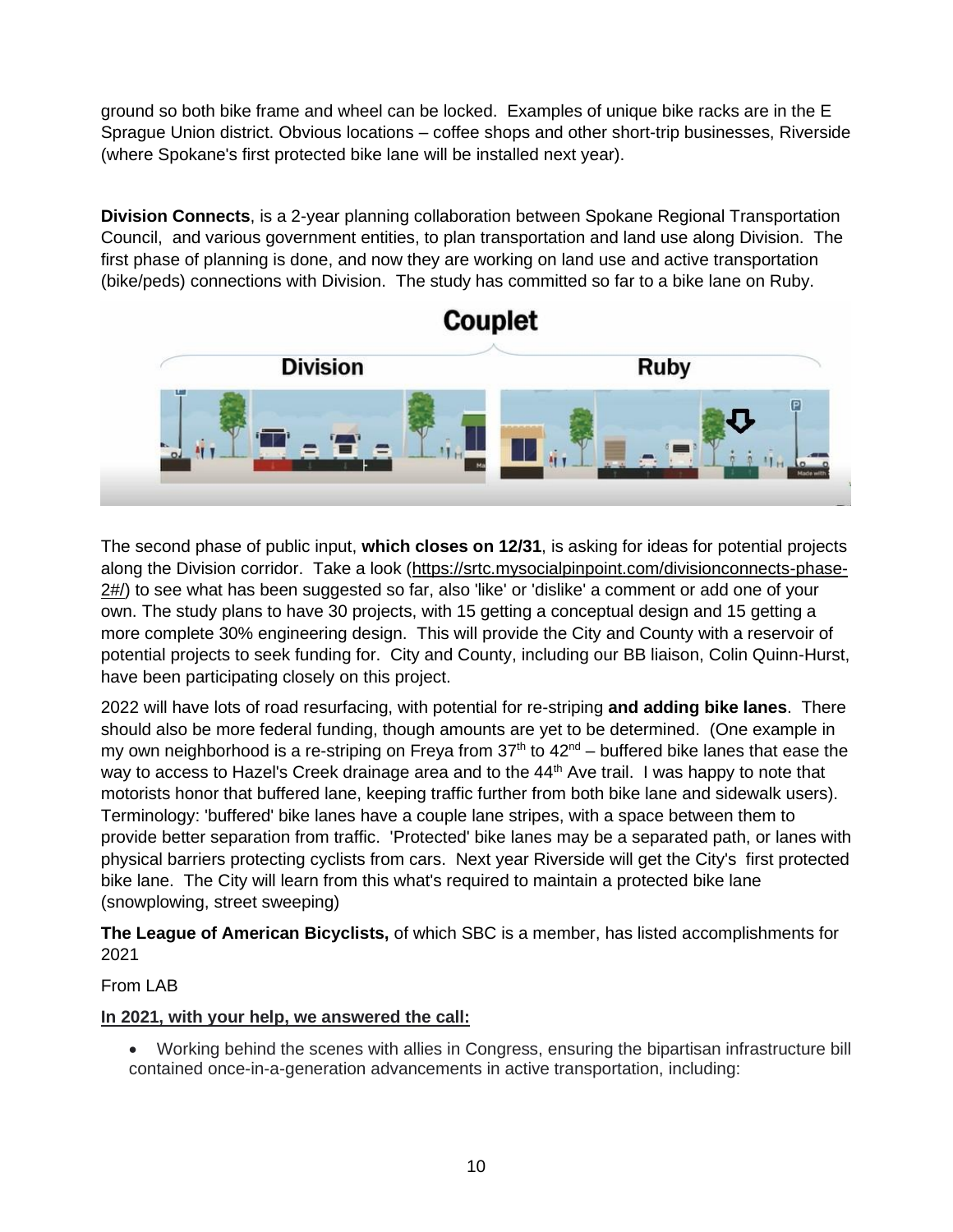A 60% increase in Transportation Alternatives, the primary funding source for bike lanes and trails

More than a 10-fold increase in safety funding - \$300 Million per year to protect people biking and walking

◦ Climate-centered benchmarks for transportation projects and a focus on network connectivity and equity

• Bolstering incentives for more bicycle adoption in the Build Back Better bill, including the return of the Bicycle Commuter Tax Benefit and the new E-bike Tax Credit

• Certifying 155 new League Cycling Instructors, including BIPOC recipients of our LCI Seminar Equity Scholarship, breaking down barriers to creating a more inclusive community of people who bike and empowering thousands of new riders

• Hosting more than 1,100 advocates at the largest National Bike Summit yet

• Providing more than 300 cities, towns, businesses and universities with custom guideposts for building better places to live and work

• Advancing new legislation like 'Idaho Stop' and safe passing distance laws all over the country, while advancing key revisions to the MUTCD, the national guidebook on roadway design

**WaBikes**, a Washington State group that lobbies for cyclists, and to which the SBC donates, also mentions its success this year. Among them were funding for the Beverly Bridge and Tekoa Trestle



*Illustration 2: Photo from Palouse to Cascades Coalition*

See <https://wabikes.org/index.php/blog-news/>for details.

### **Maps**

•City of Spokane Bike Master Plan Map[:https://my.spokanecity.org/projects/bicycle-master-plan/](https://my.spokanecity.org/projects/bicycle-master-plan/) Click on 'View Full Map'

•This map gives Level of Stress evaluation of roads, and list of where bike accidents have occurred (thru 2018):

[https://spokane.maps.arcgis.com/apps/webappviewer/index.html?id=211db908e53845aaaa5aeebb](https://spokane.maps.arcgis.com/apps/webappviewer/index.html?id=211db908e53845aaaa5aeebb05039db0) [05039db0](https://spokane.maps.arcgis.com/apps/webappviewer/index.html?id=211db908e53845aaaa5aeebb05039db0)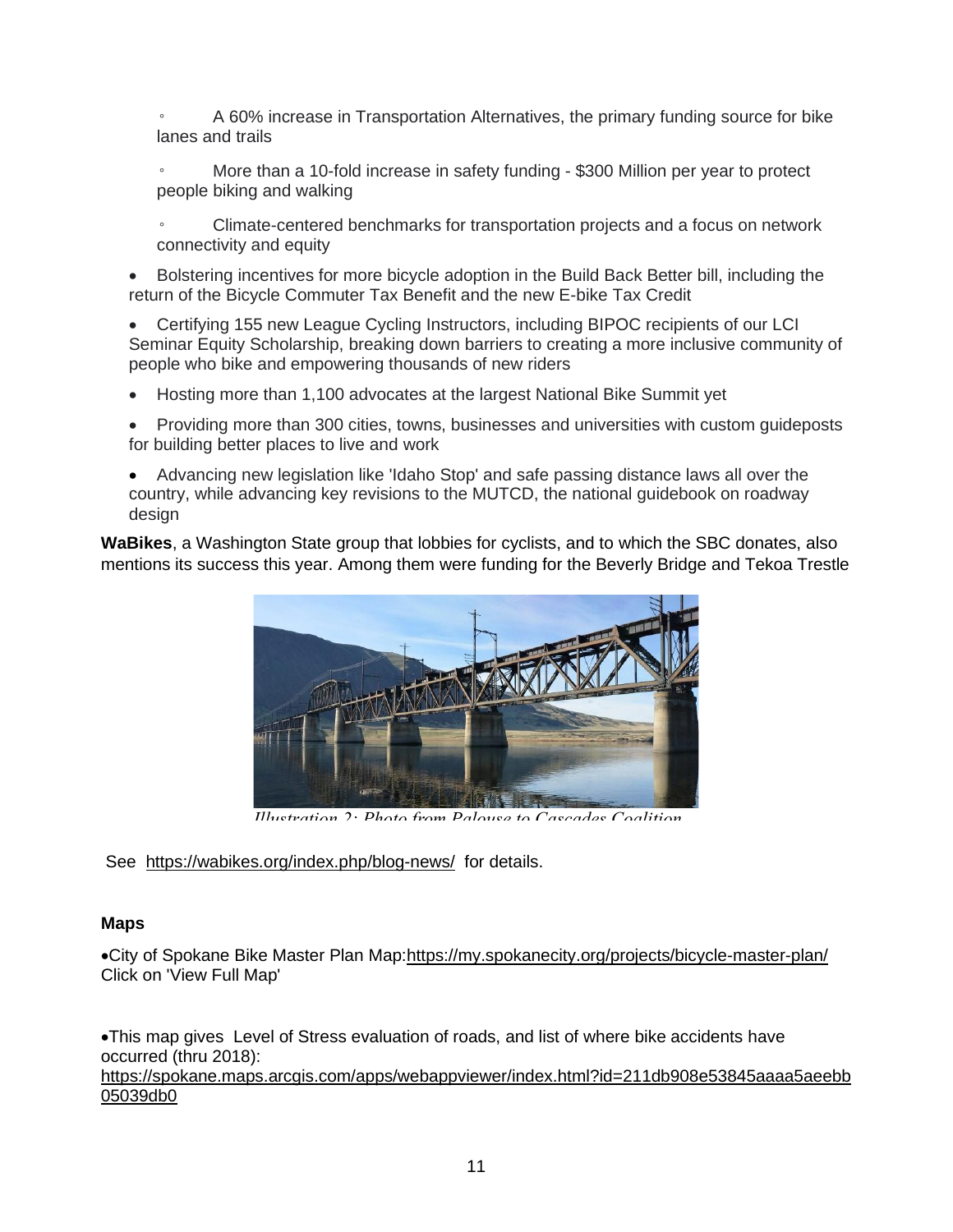•SRTC hosted 'Spokane Regional Bike Map':

[https://srtc.maps.arcgis.com/apps/mapviewer/index.html?webmap=a9c8901a015b4aea8c5e23a92](https://srtc.maps.arcgis.com/apps/mapviewer/index.html?webmap=a9c8901a015b4aea8c5e23a927a7fc41) [7a7fc41](https://srtc.maps.arcgis.com/apps/mapviewer/index.html?webmap=a9c8901a015b4aea8c5e23a927a7fc41)

•Recent additions via comprehensive plan amendments to the City of Spokane Bicycle Map: [https://static.spokanecity.org/documents/projects/2020-2021-proposed-comprehensive](https://static.spokanecity.org/documents/projects/2020-2021-proposed-comprehensive-plan-amendments/overall-map-z21-022comp.pdf)[plan-amendments/overall-map-z21-022comp.pdf](https://static.spokanecity.org/documents/projects/2020-2021-proposed-comprehensive-plan-amendments/overall-map-z21-022comp.pdf)

•Maps of Spokane County conservation areas:<https://www.spokanecounty.org/1406/Trail-Maps>

•Transportation Improvement Projects mapped out, by year (funds managed by Spokane Regional Transportation Council):

[https://srtc.maps.arcgis.com/apps/mapviewer/index.html?webmap=2aedde9c1775419fb35a64987](https://srtc.maps.arcgis.com/apps/mapviewer/index.html?webmap=2aedde9c1775419fb35a64987771630c) [771630c](https://srtc.maps.arcgis.com/apps/mapviewer/index.html?webmap=2aedde9c1775419fb35a64987771630c)

• Comments about what improvements we'd like in City Parks: [https://dws.mysocialpinpoint.com/spokane-parks-and-natural-lands-master](https://dws.mysocialpinpoint.com/spokane-parks-and-natural-lands-master-plan/map#/marker/248724)[plan/map#/marker/248724](https://dws.mysocialpinpoint.com/spokane-parks-and-natural-lands-master-plan/map#/marker/248724) . Add your own observations or 'like/dislike' existing comments.

• US bicycle route maps by state: [https://www.adventurecycling.org/routes-and-maps/us](https://www.adventurecycling.org/routes-and-maps/us-bicycle-route-system/)[bicycle-route-system/](https://www.adventurecycling.org/routes-and-maps/us-bicycle-route-system/) Here is the one for Washington:<https://ridewithgps.com/routes/27011187>

# **BITS**

• Spokane County's latest conservation Futures Acquisition list (2021) is here: https://www.spokanecounty.org/DocumentCenter/View/39848/2021\_CF\_Final\_Recommendation [LEC\\_10-27-21](https://www.spokanecounty.org/DocumentCenter/View/39848/2021_CF_Final_Recommendation_LEC_10-27-21) It includes many areas that we have ridden on or close to – Trolley Trail, Saltese, etc.

• Third Antoine Peak trail head at 17711 E Wellesley, is now open. Details at: <https://www.spokanecounty.org/CivicAlerts.aspx?AID=3709>



•Another national rave about Hiawatha and Trail of CDA trails. *We are so lucky to live close to these trails.*

[https://www.washingtonpost.com/lifestyle/travel/bike-routes-montana](https://www.washingtonpost.com/lifestyle/travel/bike-routes-montana-idaho-rails-trails/2021/08/05/874db136-f0a1-11eb-81d2-ffae0f931b8f_story.html)[idaho-rails-trails/2021/08/05/874db136-f0a1-11eb-81d2](https://www.washingtonpost.com/lifestyle/travel/bike-routes-montana-idaho-rails-trails/2021/08/05/874db136-f0a1-11eb-81d2-ffae0f931b8f_story.html) [ffae0f931b8f\\_story.html](https://www.washingtonpost.com/lifestyle/travel/bike-routes-montana-idaho-rails-trails/2021/08/05/874db136-f0a1-11eb-81d2-ffae0f931b8f_story.html)

– Sally Phillips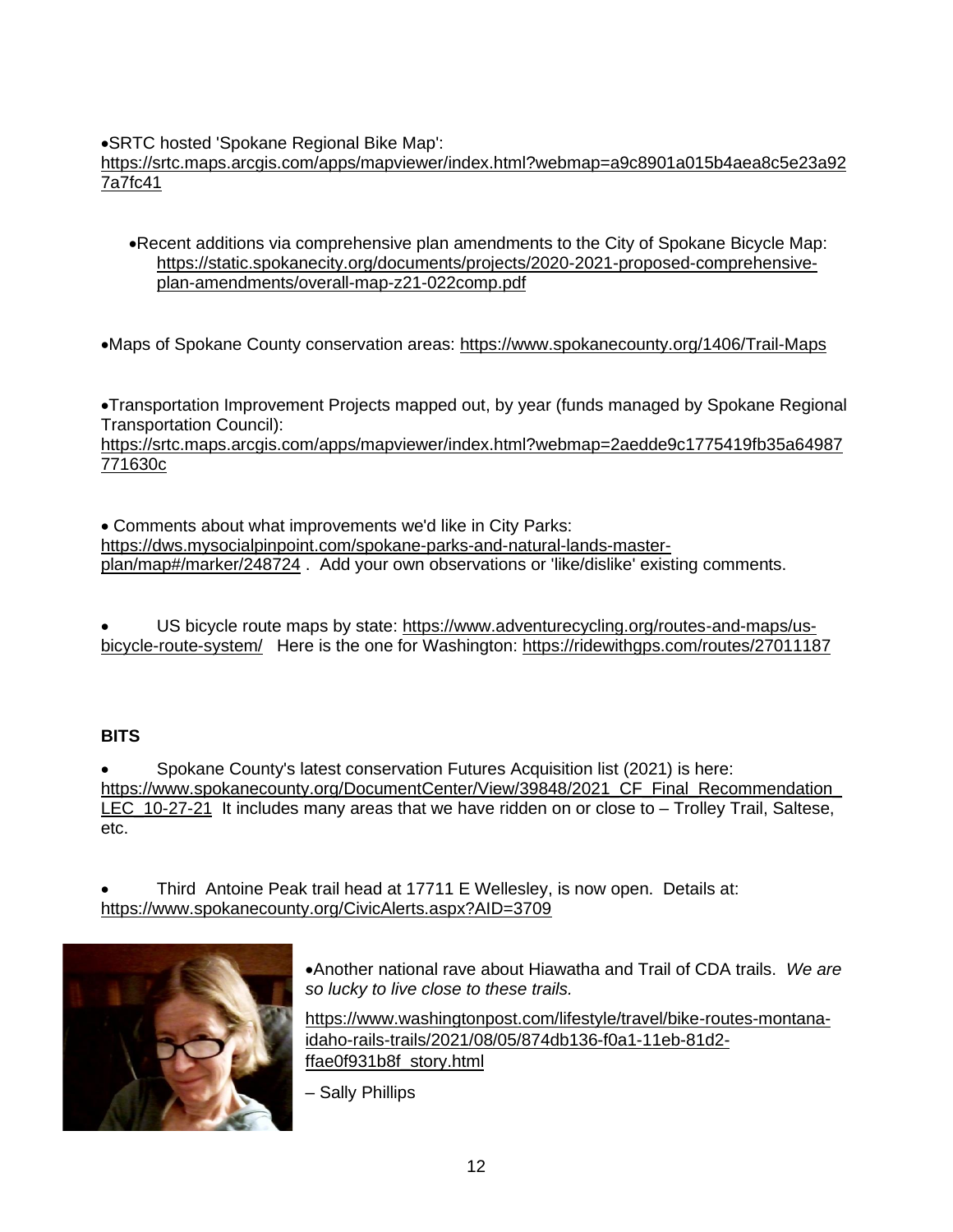<span id="page-12-0"></span>Like most early post-war boomers, Eileen Hyatt gained her bicycle freedom on a J. C. Higgins Sears and Roebuck bicycle. A famous brand named after a Sears 'vice president who had immigrated from Ireland. The bikes were made of American steel and manufactured by Westfield



Manufacturing in Westfield Massachusetts. The bikes featured American made steel, coaster brakes and a single speed drive.

Eileen remembers the afternoon where she took wings. Her blue J C Higgins was a handme-down from her older sister and her mom spent the afternoon teaching Eileen how to ride. Eileen recalls vividly:

 " My mom taught me in one afternoon. By the end of the afternoon, she gave me a final pushed and I zigged and zagged but kept going, learning the lifelong skill of riding a bicycle.

In those days we had the freedom to roam on our bikes with our friends. It was pretty much "be home by dinner,

otherwise have fun".

Little did Eileen know on that sunny afternoon that bicycling would play a leading role in her life and that she would tour in the UK, Italy, Germany, *Poland,* New Zealand and throughout the US, Nor did she know that she would have the leading role in developing the "Safe Routes to School" program taught in school districts throughout Washington State.

Eileen's early bicycling lasted until junior high when she had outgrown her hand-me-down bike and took up folk dancing. By her late 20s she began running and later transitioned to doing marathons. Her first adult bike was five speed Schwinn Suburban. Her good friend - Anita Boyden - introduced Eileen to the Spokane Bicycle Club. Anita guided her to a more appropriate bike to keep up with the club - a used 18 speed Centurion that she later used on her first ride across Washington. The next bike was a new Miata 1000 touring bike.

But Eileen still had trouble going as fast as she wanted. She bought herself a Davidson road bike *with Shimano Dura ace components* for her 40th birthday. That solved the problem.

By this time, bicycling had become Eileen's sport of choice and she rode several rides per week, many of which, were centuries or near centuries. The club Saturday morning Cheney breakfast ride was one of her favorites and most memorable. Eileen said, "I would ride my bike to the start point 12 miles from North Spokane to the ride start *at the Carrousel in Riverfront Park*, do the ride and ride back home. Each Saturday, the group would ride up to Cheney, have breakfast and then decide on the day's route. It was not unusual to clock over 100 miles by the time I returned home. I have such fond memories of those rides."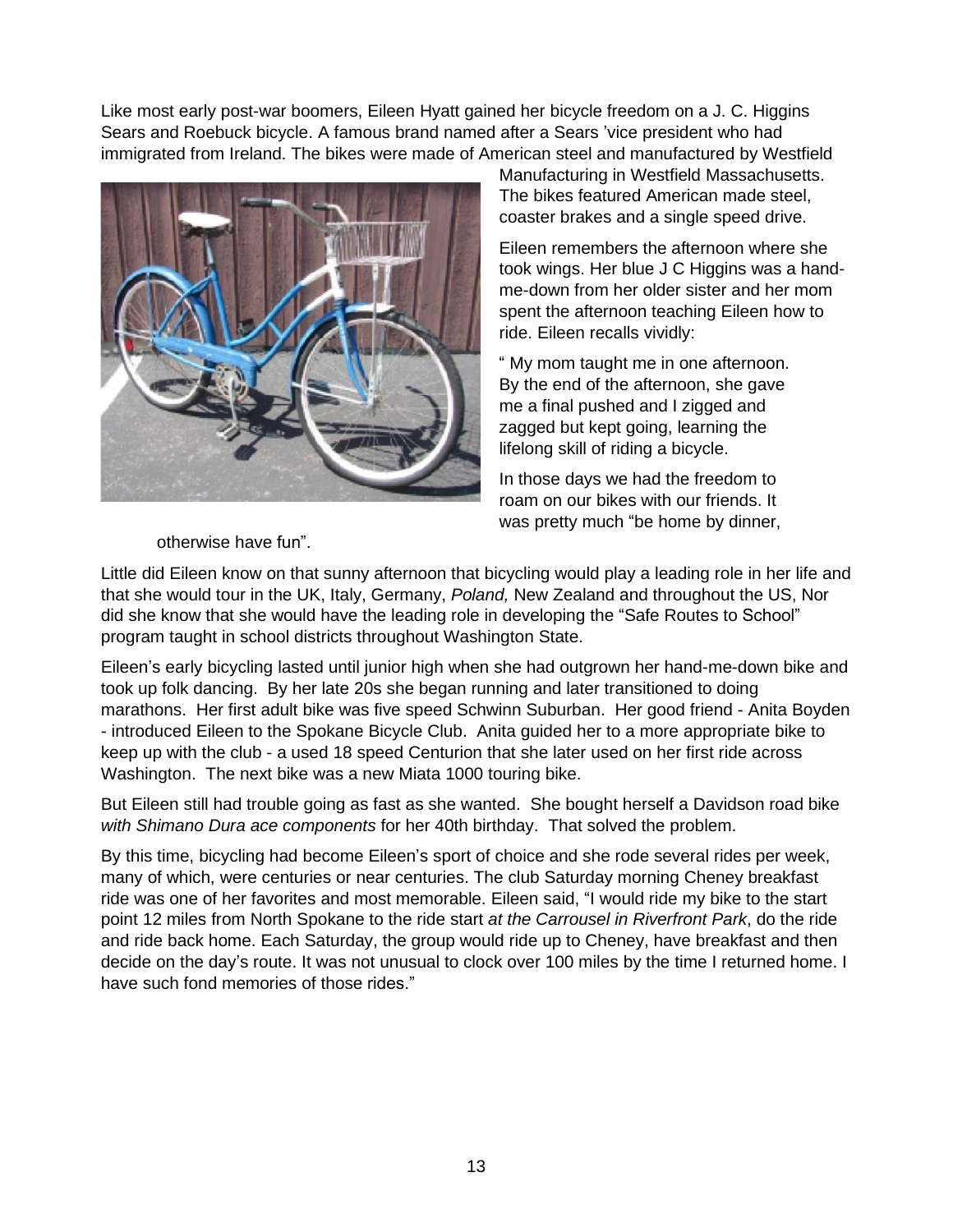In the 80's Eileen began riding longer tours, including:

- STP in a day
- Two Tours across Washington State
- *The "end* to end" two week 'Great British Bike Ride 'from Land's End, England to John O'Groats, Scotland
- Weekend rides with German bicycle club
- Ride across France from Cherbourg to Strasbourg
- Tour of the Dolomites weeklong day tours over passes in the Dolomite Mountains of northern Italy in 1988 and 1989.
- 1990s
- A tour in New Zealand,
- Tour in the northeastern part of Poland
- Tour of Tuscany,
- National Parks Tour in the Southwest with SBC member Gail Johanson from Cedar City, UT through Red Rock country, Bryce, Zion and Grand Canyon National Parks,
- GRBRAWR (Great Bicycle Ride Along the Wisconsin River)
- Weeklong tour RedSpoke cross-Washington Redmond to Spokane

In 1987 Eileen took a leave of absence from the Mead School District to work for the Department of Defense Dependent Schools, assigned to teach first grade in Bad Nauheim Germany. After her bikes arrived in the spring of 1988 Eileen joined two local biking groups: 1. Group associated with the military base and 2. The Local German bicycle club.

Eileen noted that each chapter of the national German system was required to host a day ride twice each year with course choices of 50km, 100km, and 150km plus food stops and a beer tent at the finish of the ride. She rode 150 km courses throughout Germany with her club every Saturday and Sunday from April through October.

Eileen also was impacted (comforted by) the orderliness of bicycle travel and the symbiotic relationship between German cyclists and vehicles. There was a kind of mutual respect between cyclists and drivers whereby each knew what to expect from the other. *Traffic laws are rigorously enforced.* Further, Eileen said, "The Germans were confident bicycle riders. And that Children

were not allowed on the roads until age 10 when they were taught a school course on bicycling."

Eileen was *a* highly active cyclist while in Germany. Every weekend she was on group rides, often with back-to-back centuries. Eileen said, " I learned to ride in large groups of cyclists riding wheel to wheel and learned to shift and pedal efficiently in the many hairpin turns. I gained an inner strength and confidence that has stayed with me."

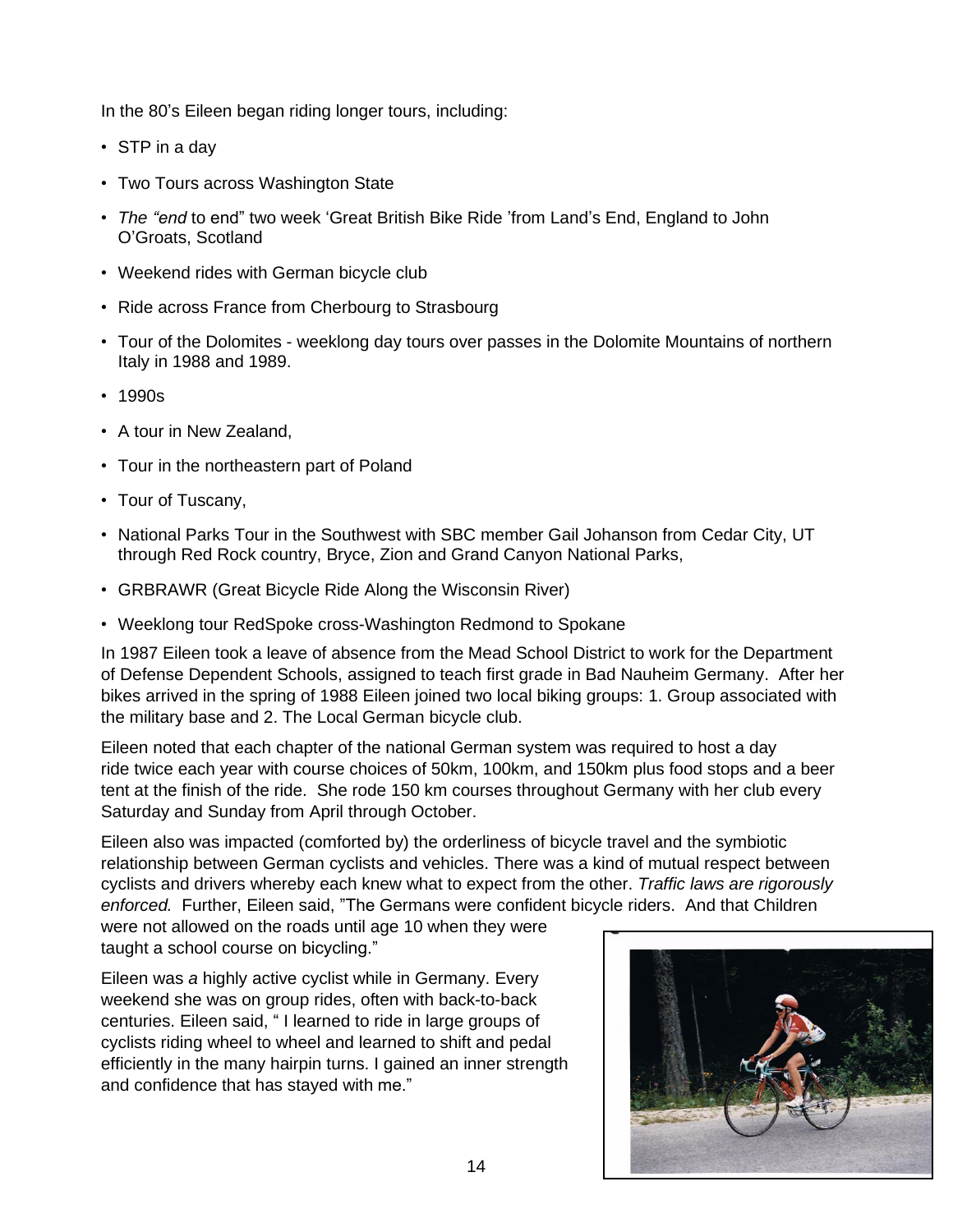The German cycling experience created an inner dialogue that later turned into a vision for how riders and vehicles (especially kids) could behave and coexist back home in Washington.

If witnessing safe and shared bicycling in Germany planted the seed for improving the cycling experience at home, it was the Bicycle Advisory Board and the Effective Cycling Class in Spokane that brought the seed to life.

Here is what Margaret Watson had to say about Eileen:

.

Eileen Hyatt is one of SBC's brightest gems. As a gifted elementary school teacher she secured 90 youth bicycles and helmets from a variety of community organizations, soliciting teachers in multiple school districts, teaching them the basic of bicycling . She was an Effective Bicycling instructor instructing adults as well as 4th graders and ultimately middle school students through her program. Recognized as a bicycle educator locally as well as on the state and federal levels, we are so fortunate to have Eileen as a long time club member and ride leader/coordinator. Hundreds of elementary and middle school students have benefited from Eilen's leadership and innovation.

To learn more about Eileen Hyatt's advocacy and the development of the Safe Routes to School program and more, see segment two in the March - April newsletter.